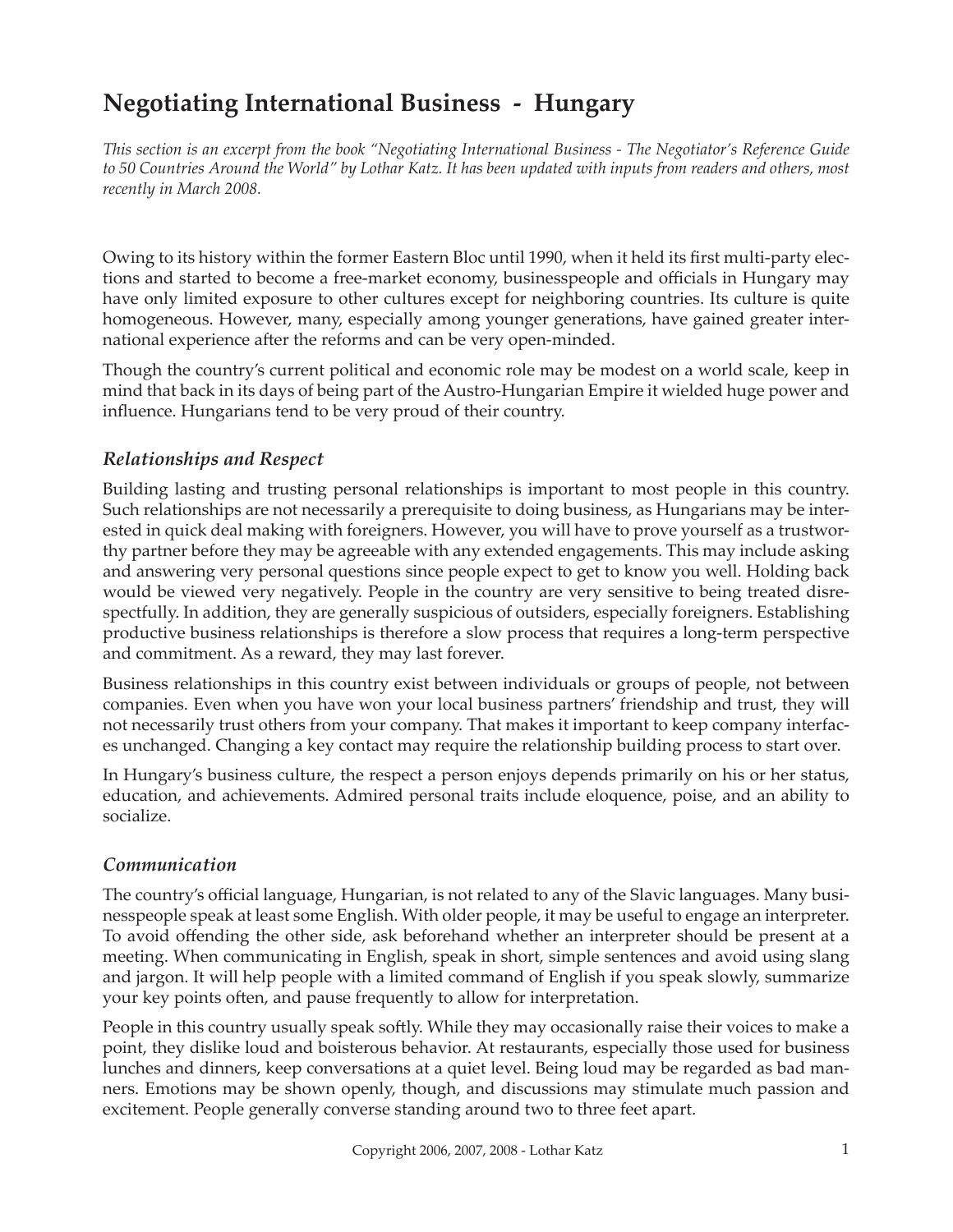Communication is usually quite direct. Hungarians dislike vague statements and openly share opinions, concerns, and feelings with others. They do not find it difficult to say 'no' if they dislike a request or proposal.

Hungarians use body language sparingly, and there is little physical contact between them. They may not understand the American *OK* sign, with thumb and index finger forming a circle. The thumbs-up gesture is positive as it signals approval. Eye contact should be frequent, almost to the point of staring. This conveys sincerity and helps build trust.

# *Initial Contacts and Meetings*

Choosing a third party intermediary is important, since having a local contact is advantageous for doing business in this country. This could be a business consultant or lawyer who effectively bridges the gap between cultures, allowing you to conduct business with greater effectiveness. This person will be expected to represent you on a continuing basis rather than just being an initial 'dooropener.'

Negotiations in Hungary can be conducted by individuals or teams of negotiators. You may not be able to meet the senior executives of an organization at the first meeting, so be prepared to deal with subordinates. They may have significant influence over the final decision.

If possible, schedule meetings at least two weeks in advance, and do not cancel one on short notice since that can be viewed as very rude. Since Hungarians want to know whom they will be meeting, provide details on titles, positions, and responsibilities of attendees ahead of time. People generally expect visitors to be punctual. Avoid being more than 5 to 10 minutes late, and call ahead if you will be. Allow ample time since your meetings may run over considerably.

Names are usually given in the order of family name, first name. Use them in that order, or *Mr./Ms.* plus the family name. If a person has a professional or academic title, it is important to use it instead, followed by the family name. Only close friends call each other by their first names, though this is gradually changing among the younger generation. Introductions are accompanied by handshakes. Men should wait for women to initiate handshakes.

The exchange of business cards is an essential step when meeting someone for the first time, so bring more than you need. You may not always get one in return, though. Most businesspeople in Hungary read English, so there is no need to have your card translated. However, it is very much appreciated if you do. Show doctorate degrees on your card and make sure that it clearly states your professional title, especially if you have the seniority to make decisions. When presenting your card, smile and keep eye contact, then take a few moments to look at the card you received.

Meetings may or may not start with some small talk intended to establish personal rapport. People appreciate a sense of humor, but keep it light and friendly. The first meeting may be quite formal, but this usually gets more relaxed down the road. Its primary purpose is to become acquainted. Business will be discussed, but do not try to hurry along with your agenda.

Hungarian negotiators may try to convince you that they have the background and experience required to be successful. Businesspeople may exaggerate their capabilities or make questionable promises in order to maintain foreign contacts.

Presentation materials should be attractive, with good and clear visuals. Avoid too much text and limit graphs unless they are interesting to look at. It is characteristic of Hungarians to be somewhat pessimistic, so a lack of enthusiastic responses should not discourage you. Having your handout materials translated to Hungarian is not a must, but it will be noted favorably.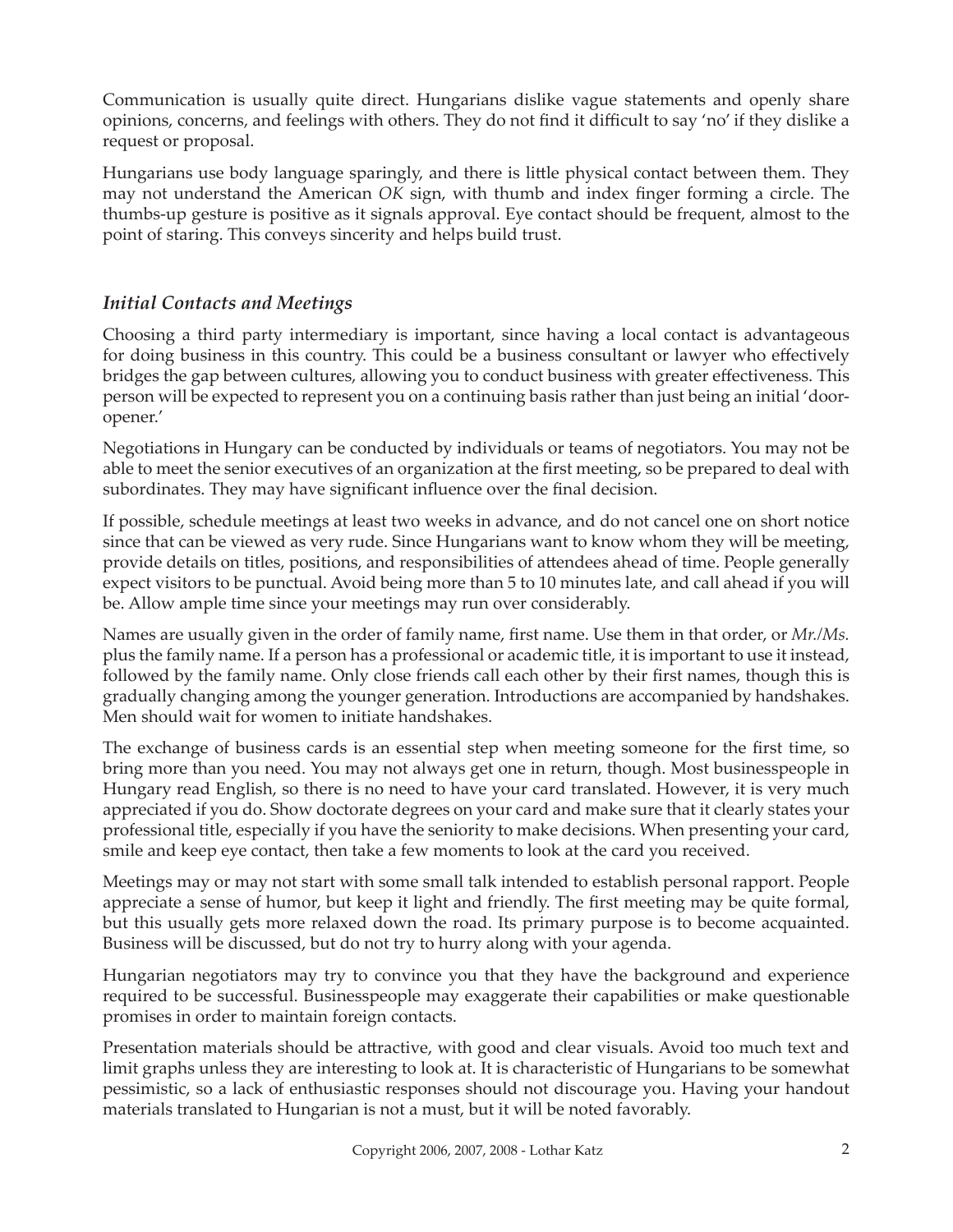## *Negotiation*

**Att itudes and Styles –** To Hungarians, negotiating is usually a joint problem-solving process. While the buyer is in a superior position, both sides in a business deal own the responsibility to reach agreement. They may focus equally on near-term and long-term benefits. The primary negotiation style is cooperative, but people may be unwilling to agree with compromises unless it is their only option to keep the negotiation from getting stuck. The culture promotes a win-win approach to negotiating. While people respect a strong achievement orientation, avoid appearing overly pushy and aggressive.

Should a dispute arise at any stage of a negotiation, you might be able to reach resolution by focusing on logical arguments and facts. However, this may not get you anywhere as long as the relationship with your counterparts is still weak. In extreme situations, try to find a mediator whom both sides respect.

**Sharing of Information –** Hungarians are very detail-oriented and may spend considerable time gathering information before the bargaining stage of a negotiation can begin. At the same time, they usually play their cards close to the chest, although some may share information as a way to build trust.

**Pace of Negotiation –** Although the pace of business is increasing, negotiations can be slow and protracted. Be patient, control your emotions, and accept that delays may occur.

**Bargaining –** While Hungarians are generally not overly fond of bargaining and somewhat dislike haggling, they can be quite good at both. The bargaining stage of a negotiation may take less time than in other Eastern European countries. Though repeated concessions will be made and expected on both sides, prices rarely move by more than 20 to 30 percent between initial offers and final agreement.

Hungarians often prefer a straightforward negotiation style. They use deceptive techniques only infrequently, such as telling lies and sending fake non-verbal messages, pretending to be disinterested in the whole deal or in single concessions, or misrepresenting an item's value. Do not take such tactics personally and refrain from lying at or grossly misleading your counterparts, as doing so might damage business relationships. Hungarians rarely use 'good cop, bad cop;' however, it can sometimes be beneficial to use this tactic in your own negotiation approach. Carefully orchestrated, it may allow you to obtain valuable concessions without damaging the overall relationship. Businesspeople may claim limited authority, stating that they have to ask for their manager's approval. This could be a tactic or the truth.

Negotiators in the country may use pressure techniques that include opening with their best offer or making final offers. When using similar tactics yourself, clearly explain your offer and avoid being aggressive. Silence can be an effective way to signal rejection of a proposal. Be careful when using pressure tactics such as showing intransigence, applying time pressure, or nibbling. Hungarians may consider these inappropriate unless they are strongly interested in your offer and clearly understand the rationale behind the approach. Otherwise, while the negotiation is not necessarily over, it may become less constructive.

Hungarian negotiators avoid most aggressive or adversarial techniques. The risk of using any of them yourself is rarely worth the potential gain. Extreme openings may be viewed as unfriendly. It is best to open with an offer that is already in the ballpark of what you really expect.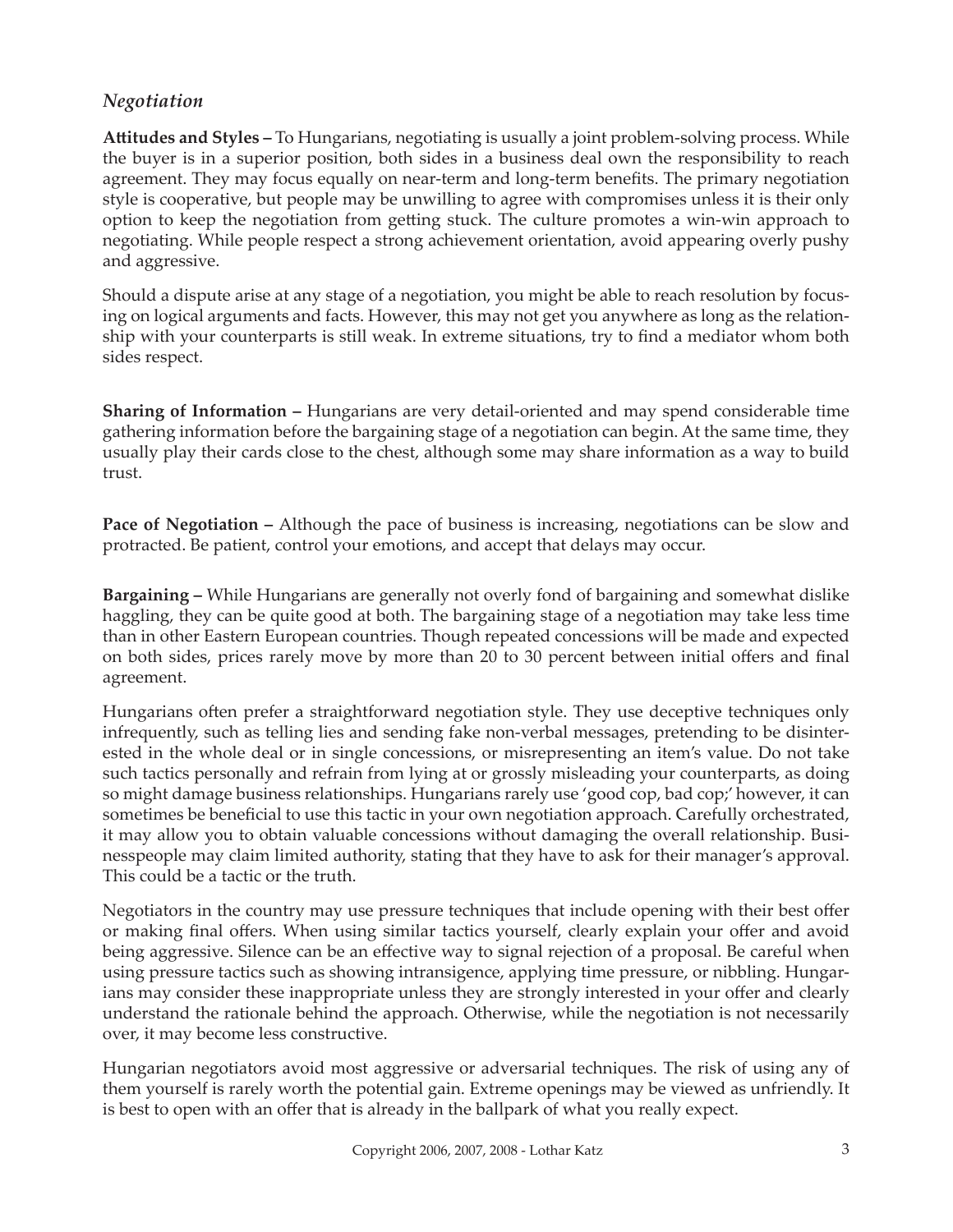Emotional negotiation techniques, such as attitudinal bargaining, attempting to make you feel guilty, grimacing, or appealing to personal relationships, may occasionally be employed. It is best to remain calm. At times, Hungarians may also employ defensive tactics such as changing the subject, asking probing or very direct questions, or making promises.

Introducing written terms and conditions may be effective as this approach could lend credibility to your position.

As the country is moving from a socialist country to a free-market economy, corruption and bribery have become somewhat common in Hungary's public and private sectors. However, people may draw the line differently, viewing minor payments as rewards for getting a job done rather than as bribes. Also, keep in mind that there is a fine line between giving gifts and bribing. What you may consider a bribe, a Hungarian may view as only a nice gift.

**Decision Making –** Companies are often hierarchical, and people may expect to work within clearly established lines of authority. Decision makers are usually senior executives who consider the best interest of the group or organization. Others may be consulted in order to reach greater consensus and support. This process takes time and requires patience. Hungarians usually indicate it if they are not interested in doing business.

When making decisions, businesspeople may not rely much on rules or laws. They usually consider the specific situation rather than applying universal principles. Personal feelings and experiences weigh as strongly as empirical evidence and other objective facts, and they usually consider all aspects. Hungarians are often reluctant to take risks. If you expect them to support a risky decision, you may need to find ways for them to become comfortable with it first, for instance by explaining contingency plans, outlining areas of additional support, or by offering guarantees and warranties.

# *Agreements and Contracts*

Capturing and exchanging meeting summaries can be an effective way to verify understanding and commitments. Although Hungarians usually keep interim agreements, do not consider these final. Only a contract signed by both parties constitutes a binding agreement.

Written contracts are serious matters in Hungary and tend to be lengthy. They often spell out very detailed terms and conditions for the core agreements as well as for many eventualities. Legal aspects may be checked over and over. Signing the contract is important not only from a legal perspective, but also as a strong confirmation of your Hungarian partners' commitment.

It is strongly advisable to consult a local legal expert before signing a contract. However, do not bring your attorney to the negotiation table, as this may be taken as a sign that you do not trust your counterparts.

Contracts are usually dependable. Your partners expect you to meet all your committed deadlines and delivery dates. If delays are foreseeable, it is much better to contact your Hungarian counterparts upfront and work out a solution together with them.

#### *Women in Business*

While Hungarian society is making progress towards gender equality and some women hold important positions, most of them are still struggling to attain positions of similar income and authority as men. As a visiting businesswoman, emphasize your company's importance and your role in it. A personal introduction or a letter of support from a senior executive within your company may also help.